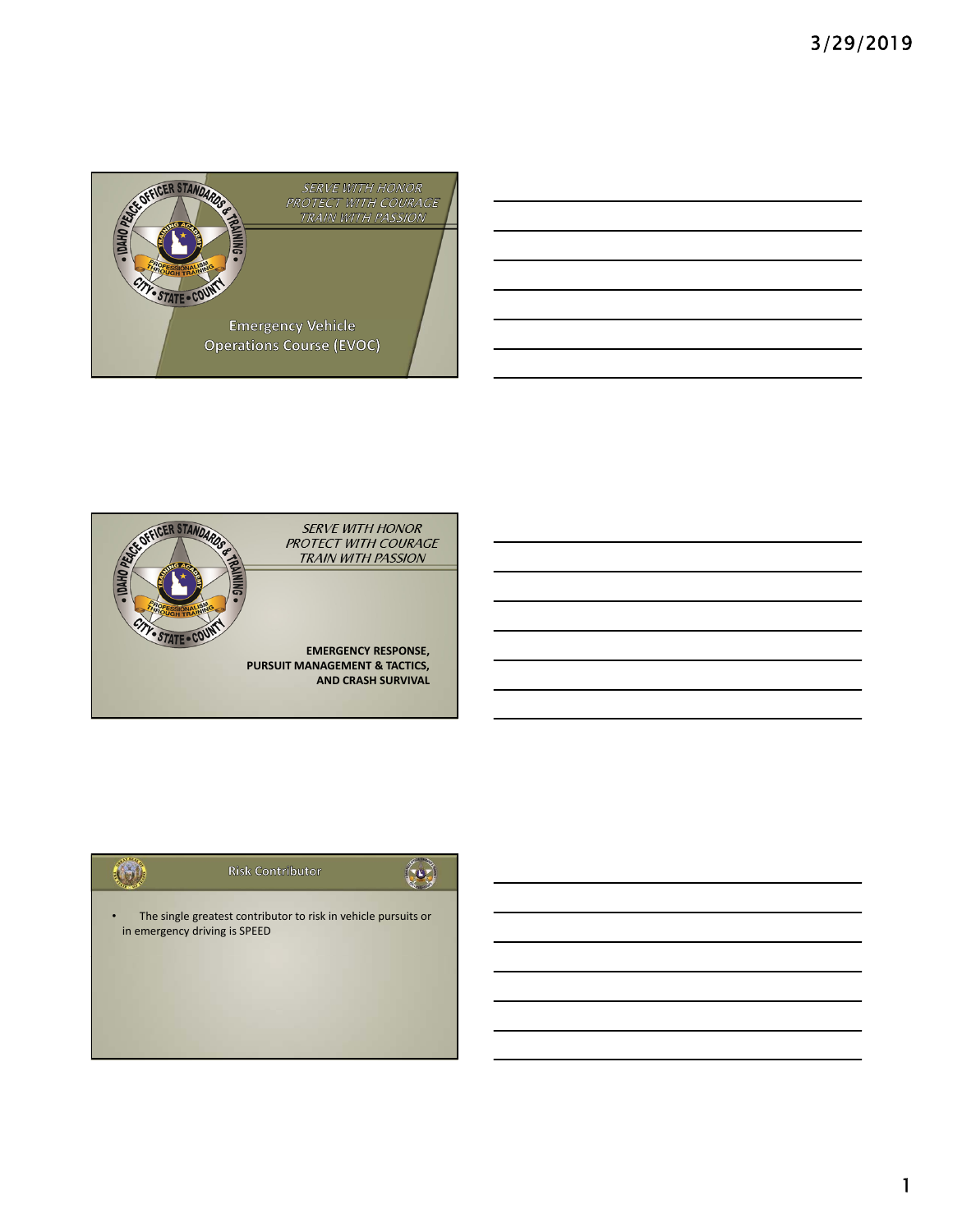



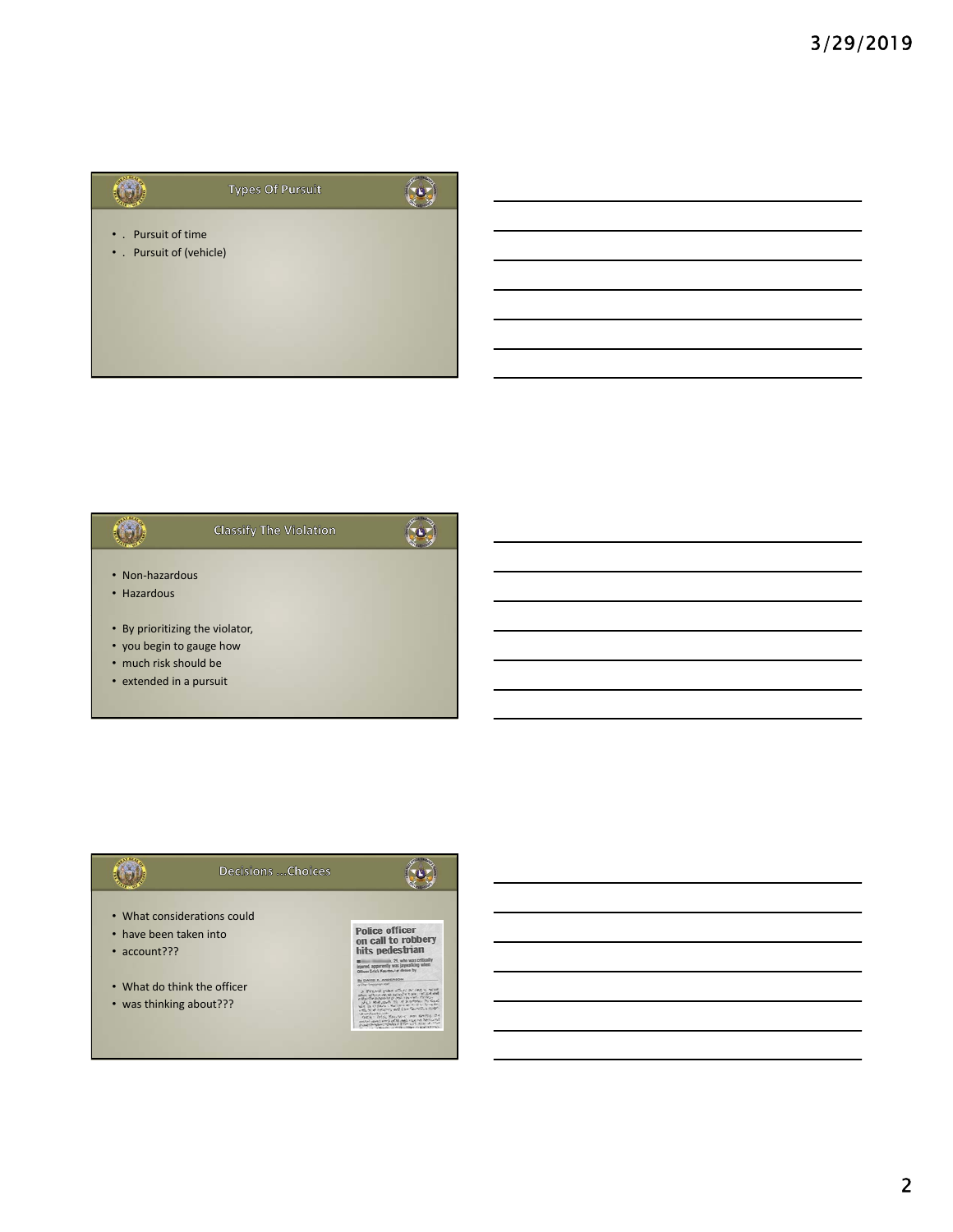### Decisions...Choices

• Best Interest of

• the Public??



### $\left(\begin{matrix} 0 \\ 0 \end{matrix}\right)$  $\left($ o $\right)$ **Continuation Factors** • Speeds involved

- Time of day
- Traffic pattern/ conditions
- Condition of vehicles (violator and police)
- Nature of violation
- Route of travel
- Identity of suspect is known

### **Continuation Factors**

# $\begin{pmatrix} 0 \\ 0 \end{pmatrix}$

- Physical and mental condition of officer / suspect
- Weather

 $\left($   $\rightarrow$   $\right)$ 

- Availability of other units
- Escape routes
- Type of police vehicles involved (marked, unmarked, motorcycle, SUV)
- Agency policy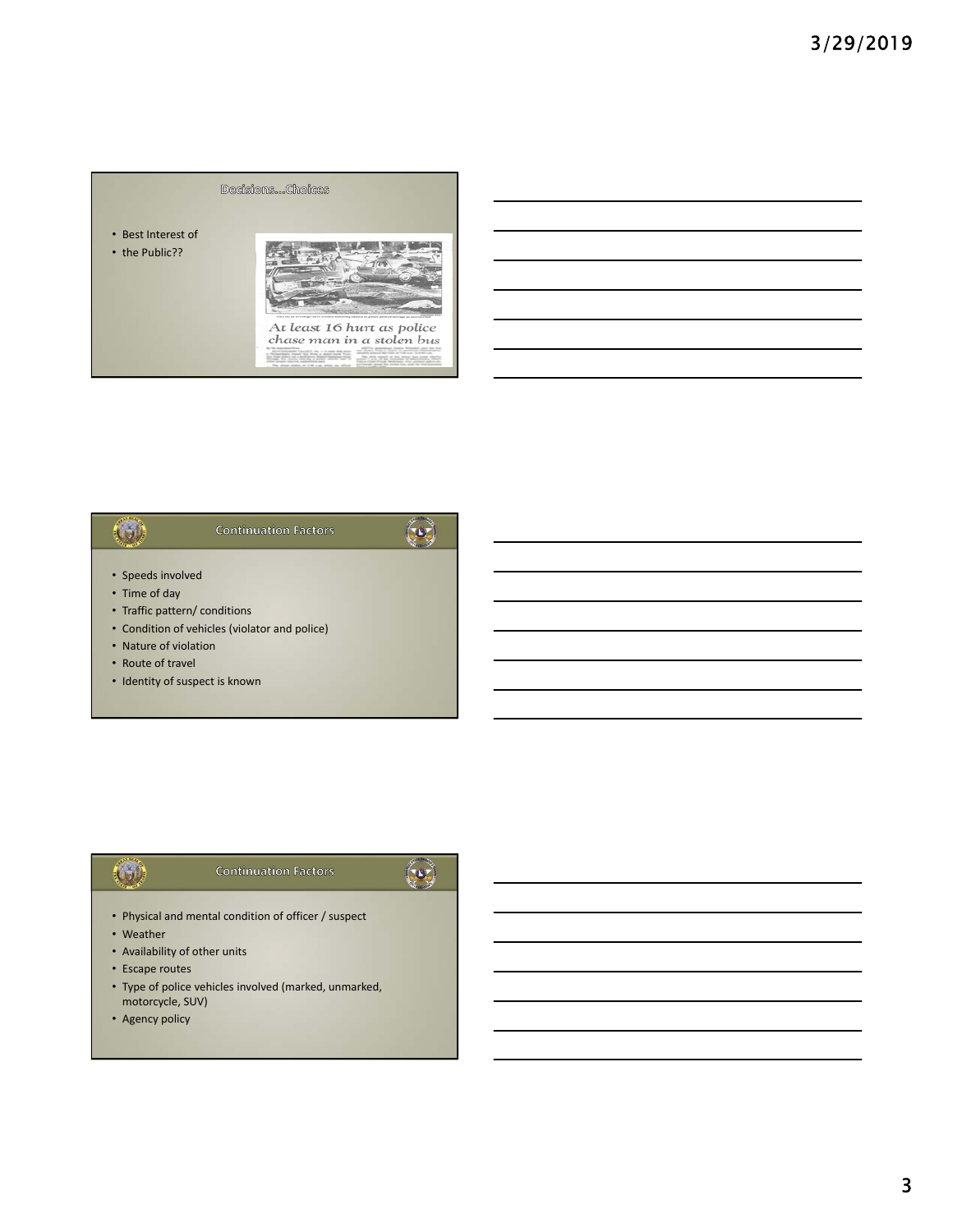## **Continuation Factors**

Would I being doing this if my family were on the road??????



• Officers must rely on what is KNOWN, not what they suspect to be true!

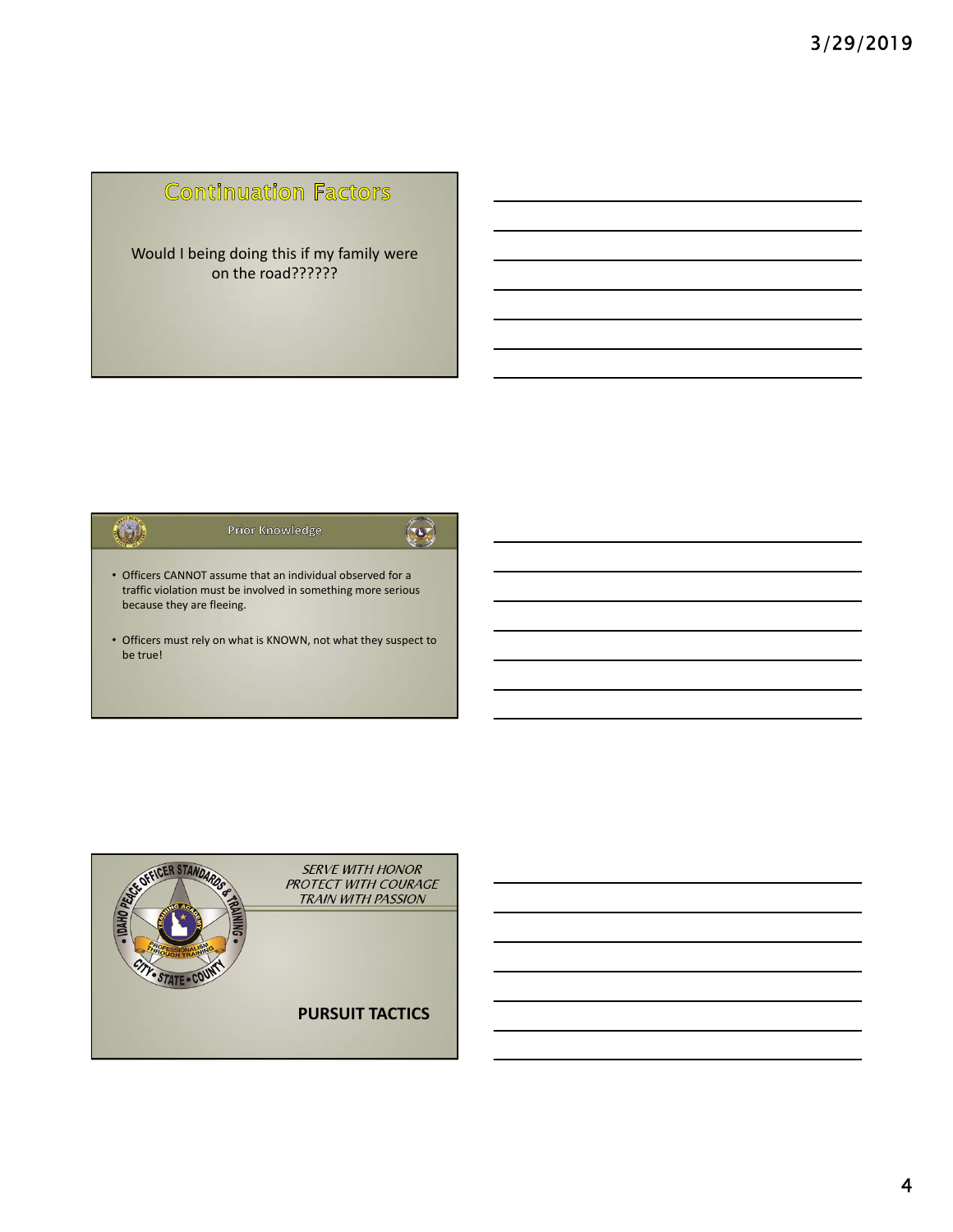## $\left( \begin{matrix} 1 \\ 1 \end{matrix} \right)$

**Pursuit Tactics** 

 $\bigodot$ 

- Slack pursuit is the FIRST choice of tactics you should try.
- If you perceive the individual you are chasing is either inexperienced or simply wants to maintain a comfortable "lead", ease off of the accelerator.
- You may be able to reduce the overall speed of the pursuit.



|                                                                               | Use Of Force<br>(Force Stop Methods) |  |
|-------------------------------------------------------------------------------|--------------------------------------|--|
| • Spike strips<br>• Channelization<br>$\cdot$ PIT<br>• Ramming<br>• Boxing In |                                      |  |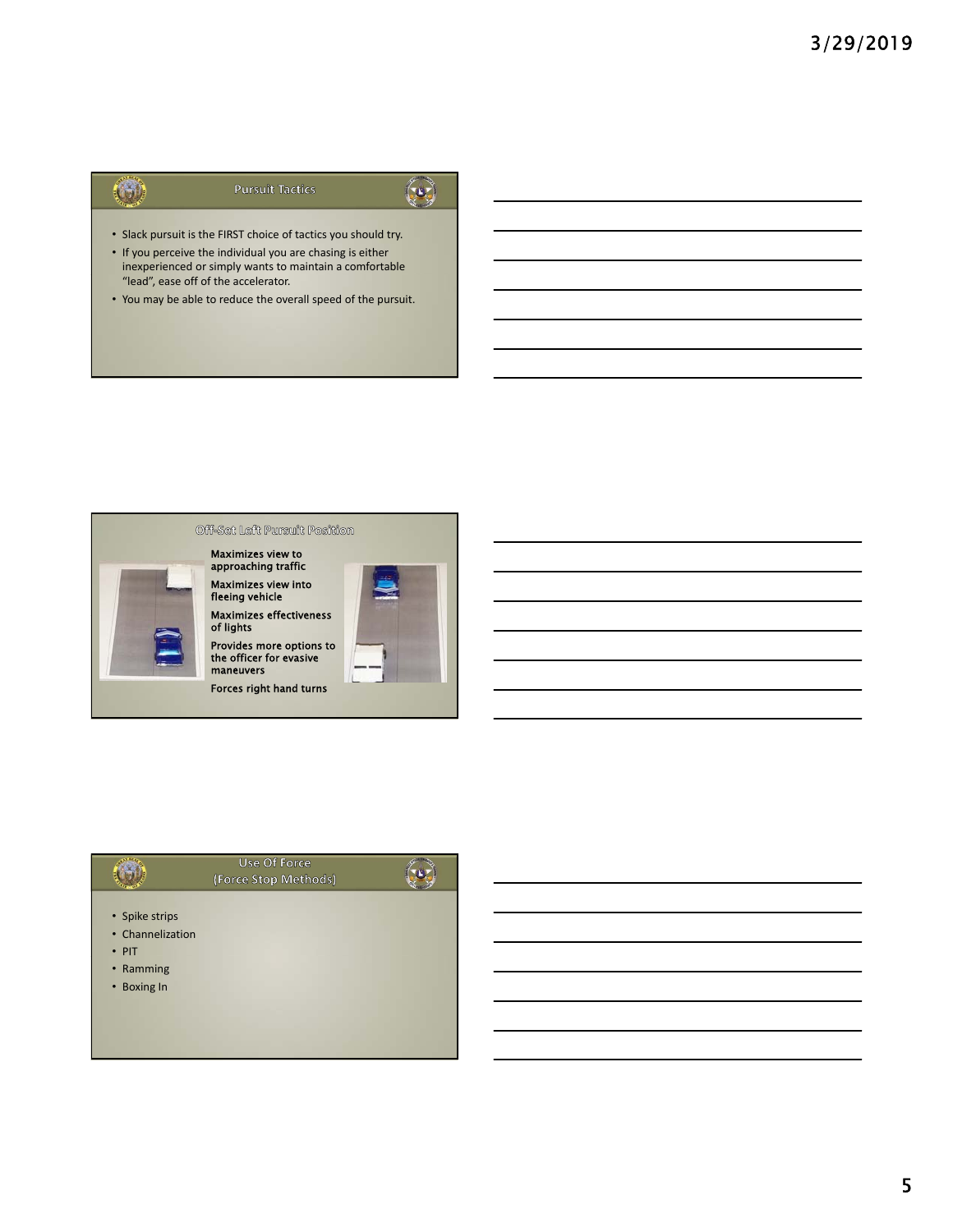





- Your tactics in a pursuit must be implemented with safety first and then apprehension in mind.
- If you are in a pursuit which ends in tragedy, one of the first questions you will be asked is this…:
- "Would a reasonable officer have acted the same in similar circumstances?"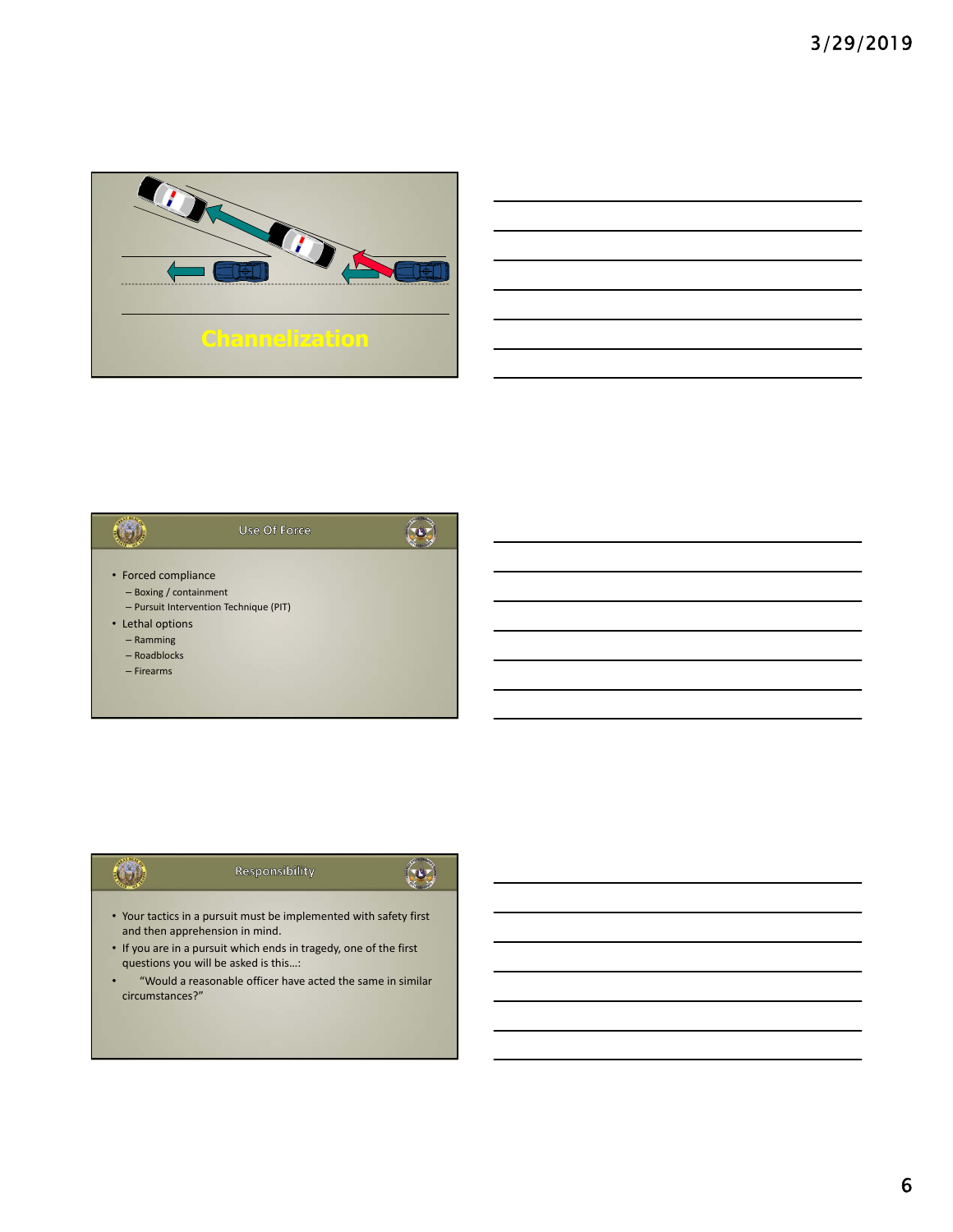### Liability / Risk Exposure



 $\left( 0 \right)$ 

- If you operate within these boundaries, the chance of a judgment being found against you is greatly reduced.
- Prioritize the violation
- Run a slack pursuit

 $\left( 6\right)$ 

- Continually assess the factors for continuation / termination
- Never let the pursuit extend to the point of reckless disregard for the safety of others.

### What Are Your Responsibilities?

Moral Legal Professional

### $\left($  by Lights & Sirens

- Alternating high beam or wig‐wag lights are extremely effective during daylight hours.
- It is possible to outrun the effectiveness of a siren. At 60 mph you will be within 100 feet of the car in front of you before sound reaches the other car.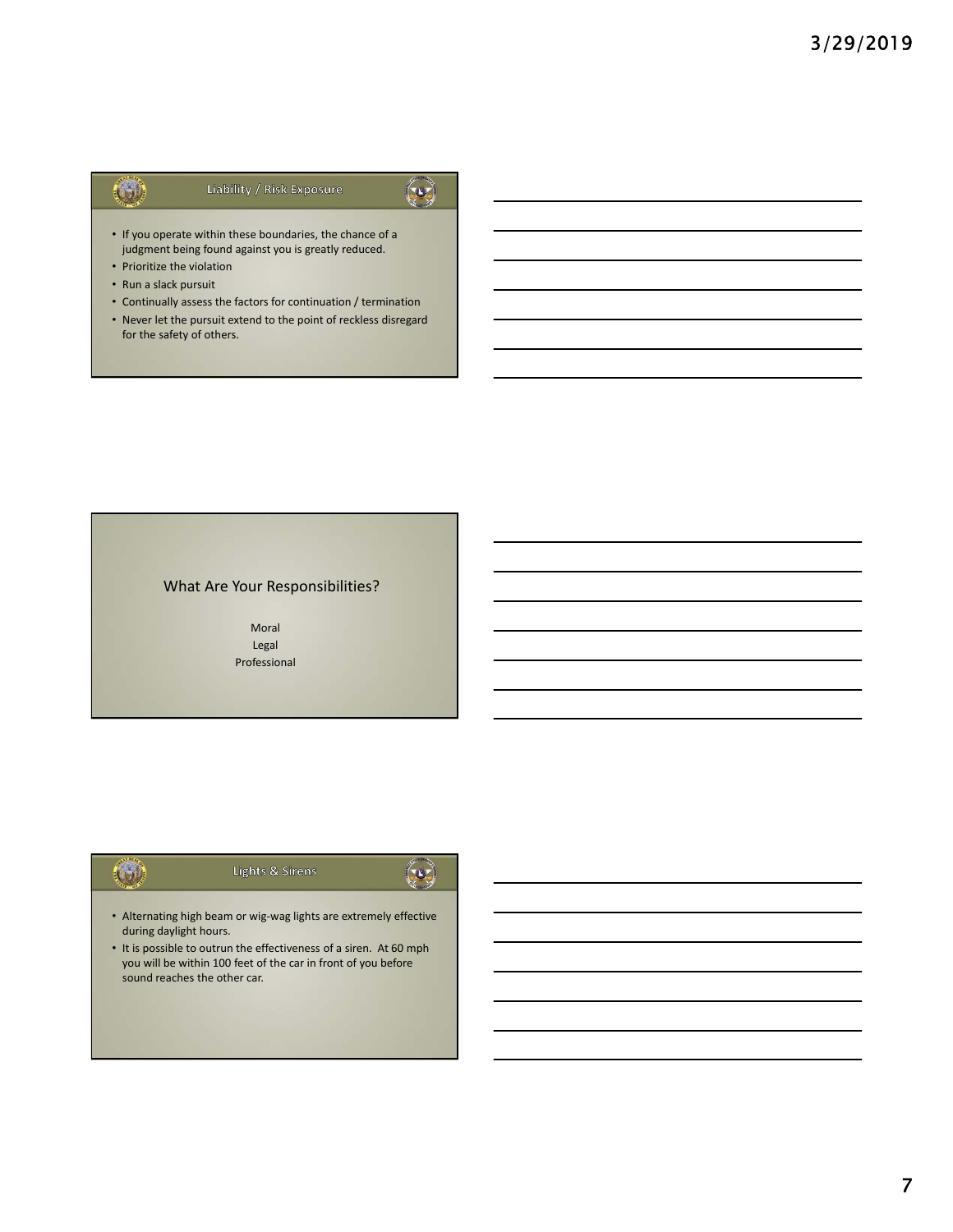### $\left( \begin{matrix} 1 \\ 1 \end{matrix} \right)$ Sirenside



- Turn off the siren where it is not going to be effective
- Vary the pitch
- Take several deep breaths
- Scan the roadway
- At high speeds you can out run your siren
- At 60 mph you must be within 100 feet of the vehicle ahead of you

### $\odot$  $\left($ o) Sirenside • In general, when you activate the siren, you should: – Ease off of the accelerator slightly • The general tendency is to go faster…watch out! • Above all, you must comply with your agency's policy governing the use of lights and sirens.

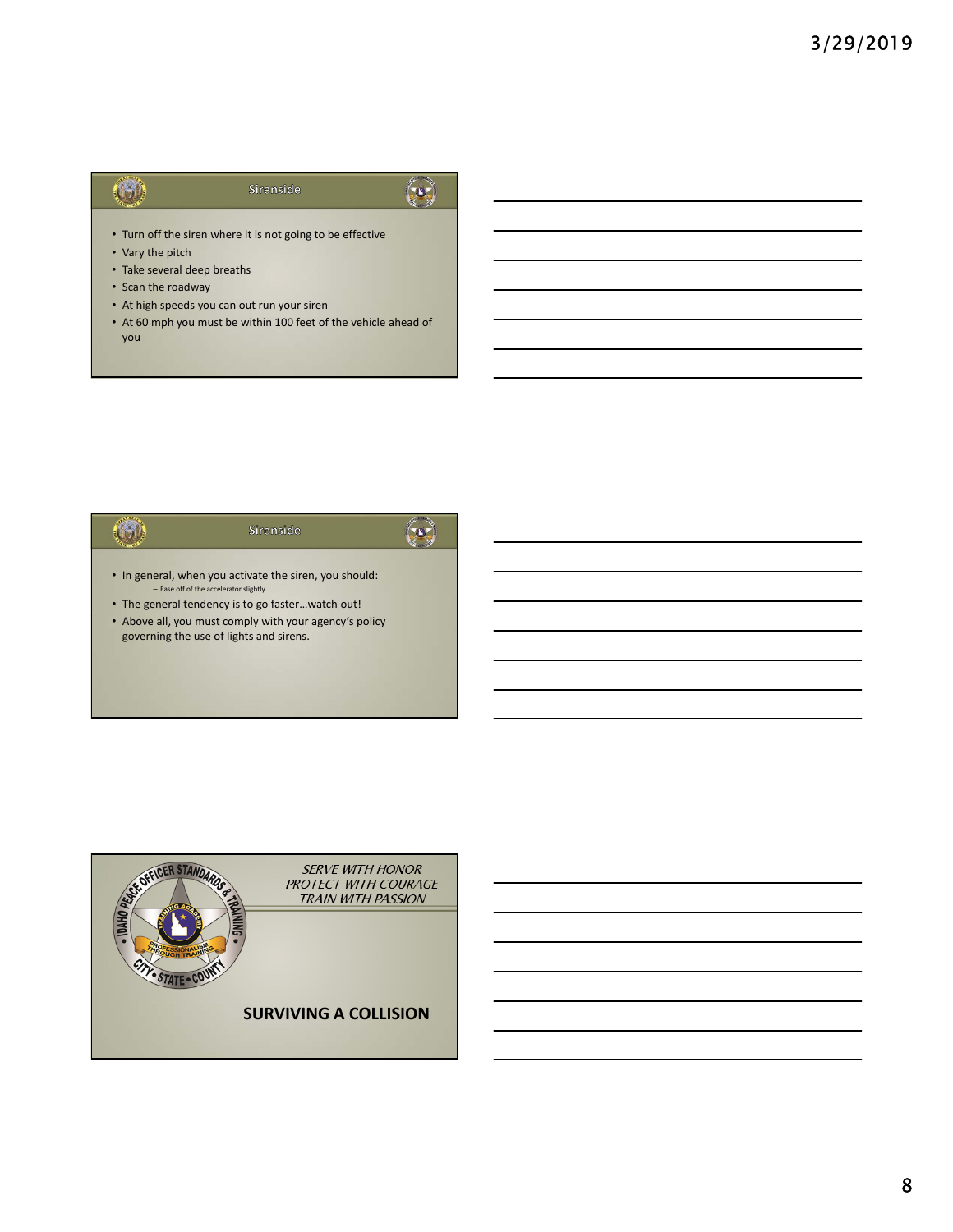#### $\odot$ **Collision Survival**



- Try to locate something soft to hit
- Try and direct the vehicle into glancing blows
- Prioritize:
	- Life
	- Injury
	- Property damage
- Think yourself through a crash! Do not give up steering and avoid jamming on the brakes



|                                                            | At The Time Of The                                                                                     |  |
|------------------------------------------------------------|--------------------------------------------------------------------------------------------------------|--|
|                                                            | Crash                                                                                                  |  |
|                                                            |                                                                                                        |  |
| create a spin.                                             | • Just prior to impact, turn into the object. This will tend to                                        |  |
|                                                            | • This concept goes against instinctive reactions and must be<br>planned mentally before ever driving. |  |
| • Try to have the longest crash you canshort crashes hurt! |                                                                                                        |  |
|                                                            |                                                                                                        |  |
|                                                            |                                                                                                        |  |
|                                                            |                                                                                                        |  |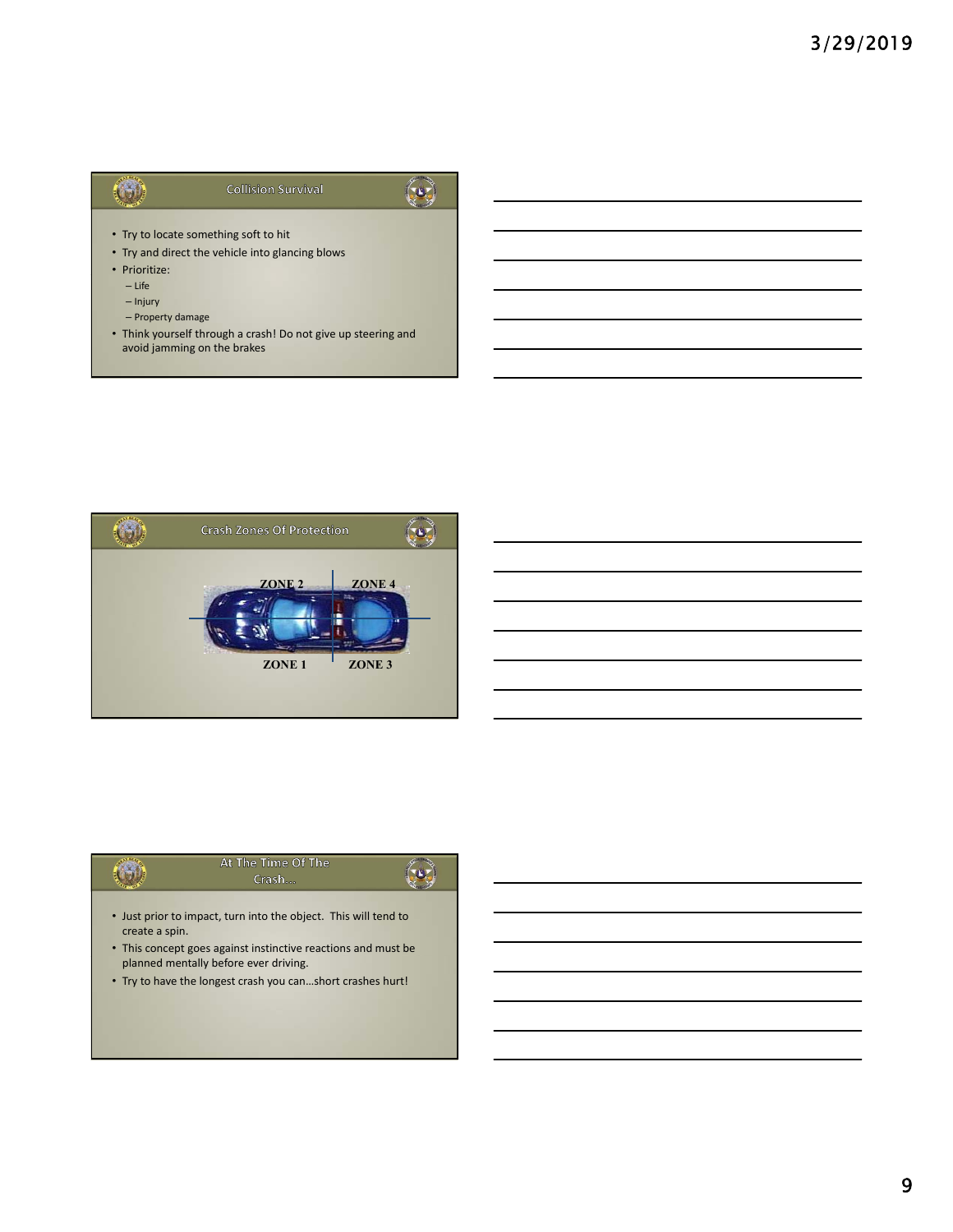





10